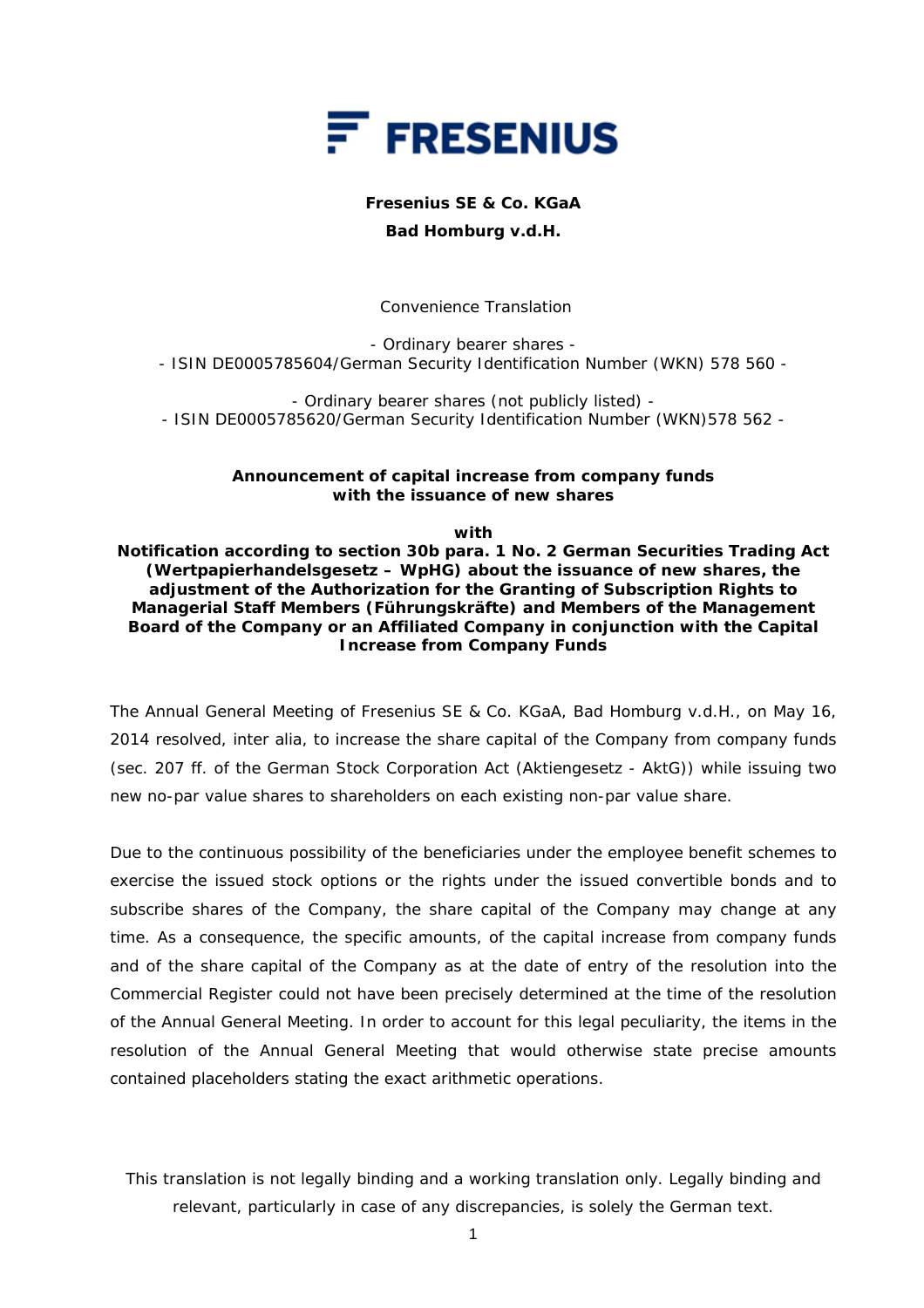The Supervisory Board was authorized by the Annual General Meeting to replace the placeholders in square brackets with the specific figures or amounts resulting from the described arithmetic operations on the basis of the share capital existing at the date of entry of the resolution into the Commercial Register, as well as to modify the wording of the amended provisions of the Articles of Association referred to in agenda item 7 in order to reflect the results of the arithmetic operations prevailing at such date. On July 22, 2014 the Supervisory Board of the Company resolved on the execution of the resolution of the Annual General Meeting referred to above.

By operation of law, the existing conditional capital is adapted to the changed circumstances (sec. 218 sent. 1 of the *AktG* in conjunction with sec. 278 para. 3 of the *AktG*). The Articles of Association were adjusted to provide clarification of these changed legal conditions. This relates not only to the volumes of the conditional capital expressed in Euro but also to the number of subscription shares which has tripled for each respective case.

Where the General Partner or the Supervisory Board of the General Partner has not yet used its authority to grant subscription rights to Managerial Staff Members (*Führungskräfte*) and Members of the Management of the Company or an Affiliated Company resolved under agenda item 8 of the Annual General Meeting on May 17, 2013 (Stock Option Program 2013), and thus no contractual relationship within the meaning of sec. 216 para. 3 sent. 1 of the *AktG* is substantiated, the authorization will be adapted to the amended capital structure with value-preserving effect on the effective date of the aforementioned resolved capital increase from company funds: the total volume of as yet ungranted subscription rights to each no-par ordinary share (non-par value share) of the Company will be increased in the same ratio as the share capital. The same applies to the subsets of the subscription rights that are attributable to individual bearers. The Articles of Association of the Company have been amended accordingly in Article 4 (8) (2).

The capital increase from company funds was implemented by converting a portion of the amount in the balance sheet as at Dezember 31, 2013 contained in "Free capital reserves" under "Capital reserves" in the amount of Euro 360,341,088 into share capital and by issuing 360,341,088 new ordinary bearer shares with a proportional amount of the Company´s share capital represented by each share of Euro 1,00 and entitlement to dividend from January 1, 2014 ("bonus shares"). The bonus shares accrue to the shareholders in proportion to their share in the current share capital at a ration of 1:2, meaning that two new ordinary bearer shares will be allocated additionally for every existing ordinary bearer share. The share capital of the Company amounts now to Euro 540,511,632

*This translation is not legally binding and a working translation only. Legally binding and relevant, particularly in case of any discrepancies, is solely the German text.*